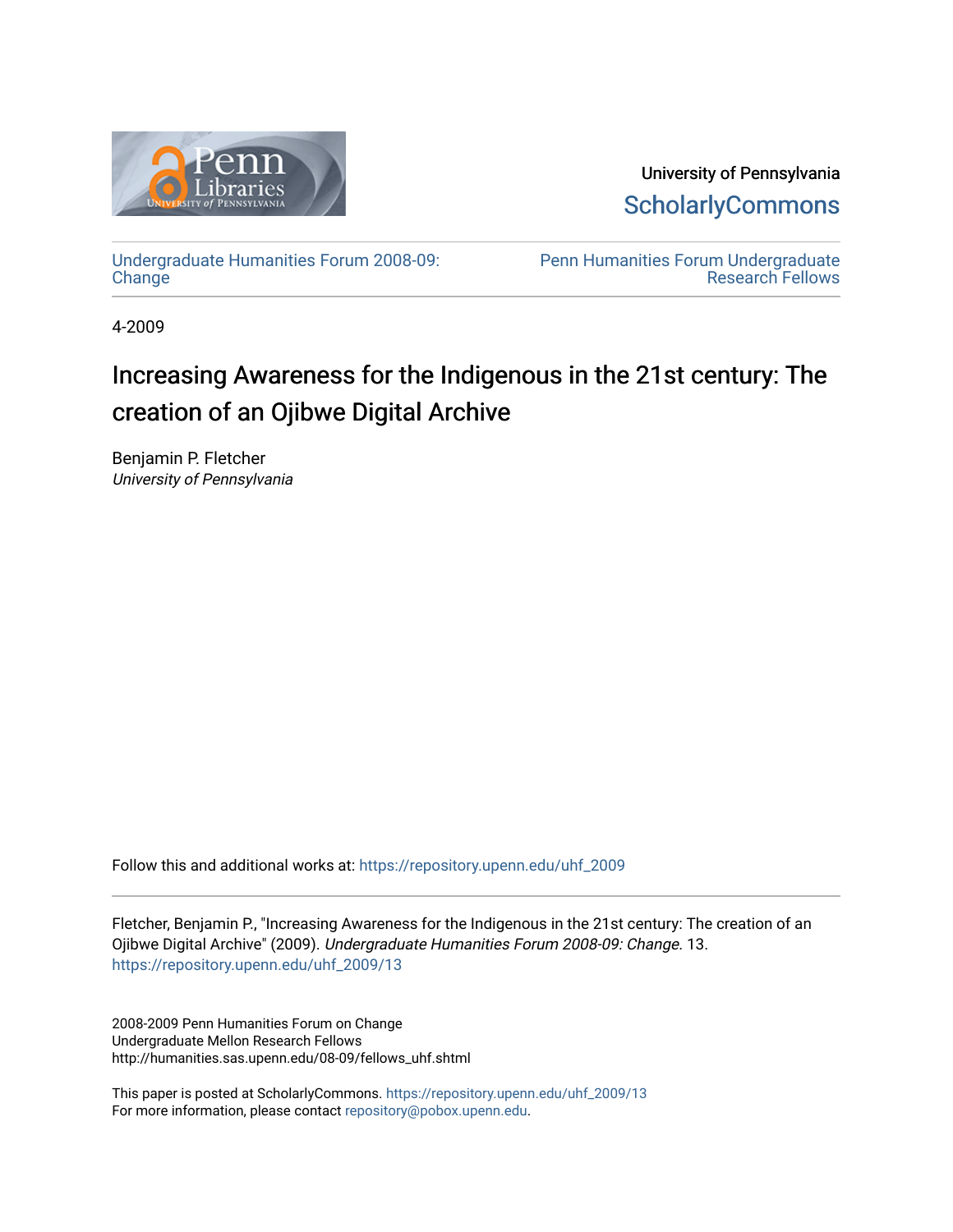# Increasing Awareness for the Indigenous in the 21st century: The creation of an Ojibwe Digital Archive

# Abstract

Benjamin P. Fletcher, College '09, English

Increasing Awareness for the Indigenous in the 21st Century

This study is part of a larger project entitled "Ben Franklin and the Lenape Indians," underway at the Smithsonian Library of Congress maps section, whose purpose is to locate colonial maps of Pennsylvania that depict Lenape villages and place names. Historically, the Lenape are one of the most important tribes of the Eastern US, yet neither the Commonwealth of Pennsylvania nor the federal government recognizes them. Through the use of digital technology—videos of the Lenape's current Chief Bob Redhawk Ruth, tribal archival records and oral history, as well as historical documents and maps—I hope to clearly identify the Lenape as an integral part of Pennsylvania's cultural history.

# **Comments**

2008-2009 Penn Humanities Forum on Change Undergraduate Mellon Research Fellows

http://humanities.sas.upenn.edu/08-09/fellows\_uhf.shtml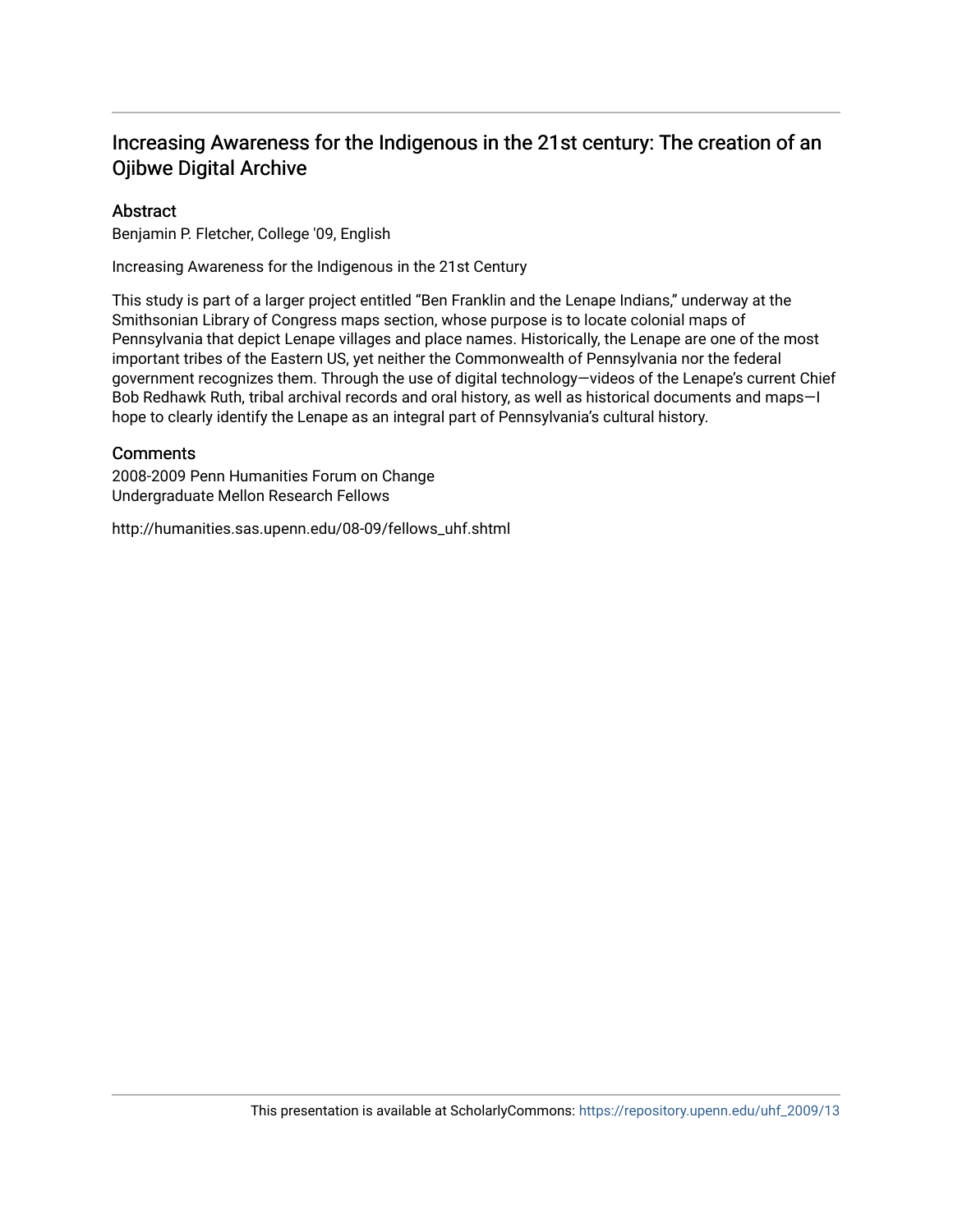**Increasing Awareness for the Indigenous in the 21st century: The creation of an Ojibwe Digital Archive**

**Benjamin P. Fletcher**

**2008–2009 Penn Humanities Forum Undergraduate Mellon Research Fellowship**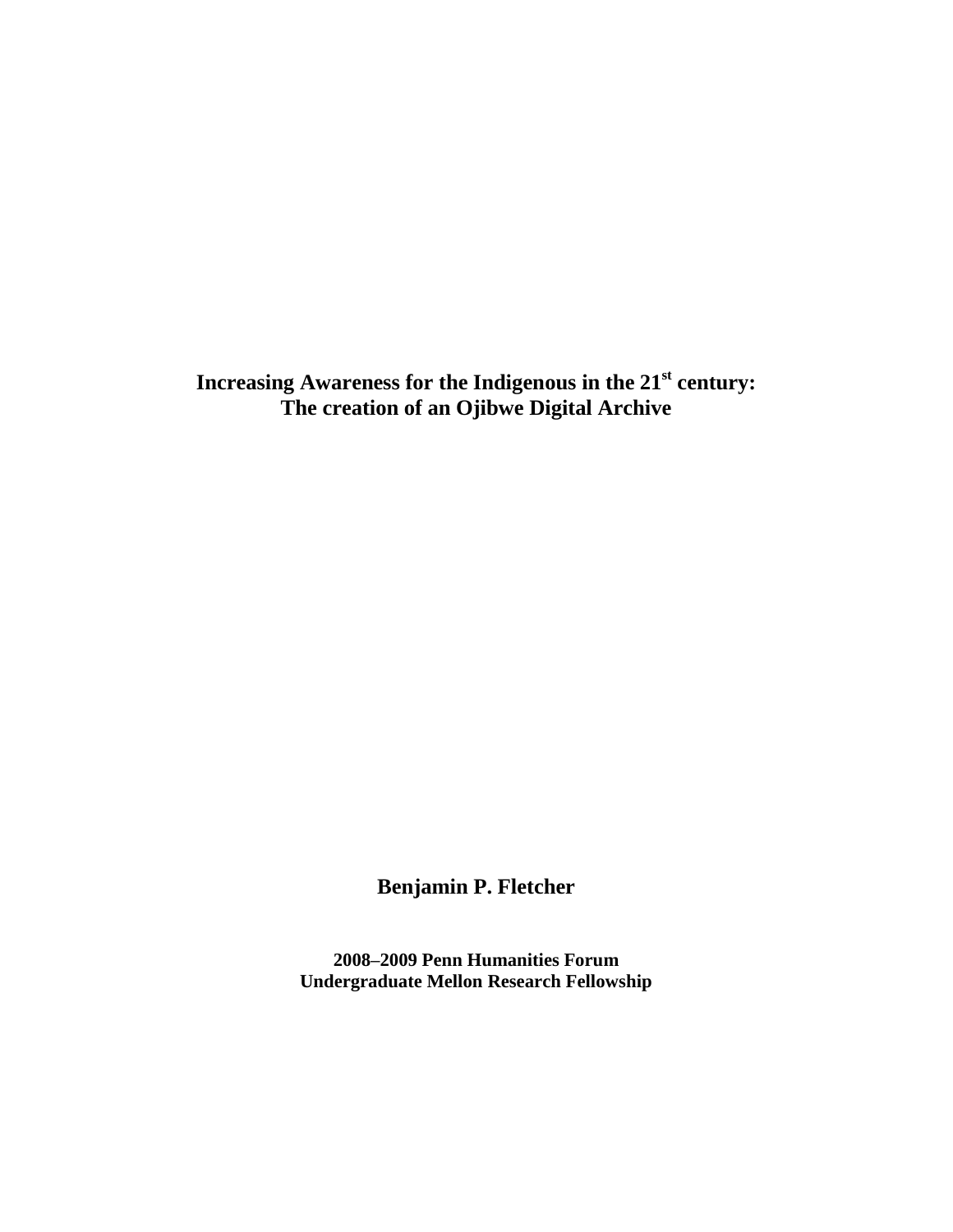This fellowship project is a digitally based endeavor that at its center aims to increase awareness for Native American tribes. More specifically, I intend to show that conducting research in the Humanities field, compounded with multimedia technology, can strengthen scholarship in myriad ways. By conducting research along ethical lines and in accordance with an Ojibwe Medicine Man, the aim of my project was to create a digital exhibit that enables the Ojibwe to have sovereignty over their own stories.

The Ojibwe Project seeks to create one of the most sophisticated digital archives ever devoted to an indigenous culture. The aims are multi-tiered, but at the core they are to strengthen scholarship in the humanities field and to present the digital information in a respectful and enlightening format. Perhaps of greatest importance is that the information be transferred from the Ojibwe perspective rather than from the more common Anthropological format. This project will hopefully impact not just the digital humanities by training Penn students to use digital scholarship technology, but will also reach Ojibwe Indian K-16 students in northern Minnesota.

# **II. Background:**

The Ojibwe Project stems from Dr. Timothy Powell who began working in 2006 to increase awareness for Native American culture on Penn"s campus. Dr. Powell applied for but did not receive a National Endowment for the Humanities (NEH) grant that called for the construction of a digital archive entitled *Gibagadinamaagoom ("To Strengthen, To Grant Authority, To Bring to Life)*: *An Ojibwein Digital Archive.* However, the creation of a website, *[www.gibagadinamaagoom.info/](http://www.gibagadinamaagoom.info/)* did take place and Dr. Powell partnered with White Earth Tribal College, Fond du Lac Tribal College, Itasca Community College, the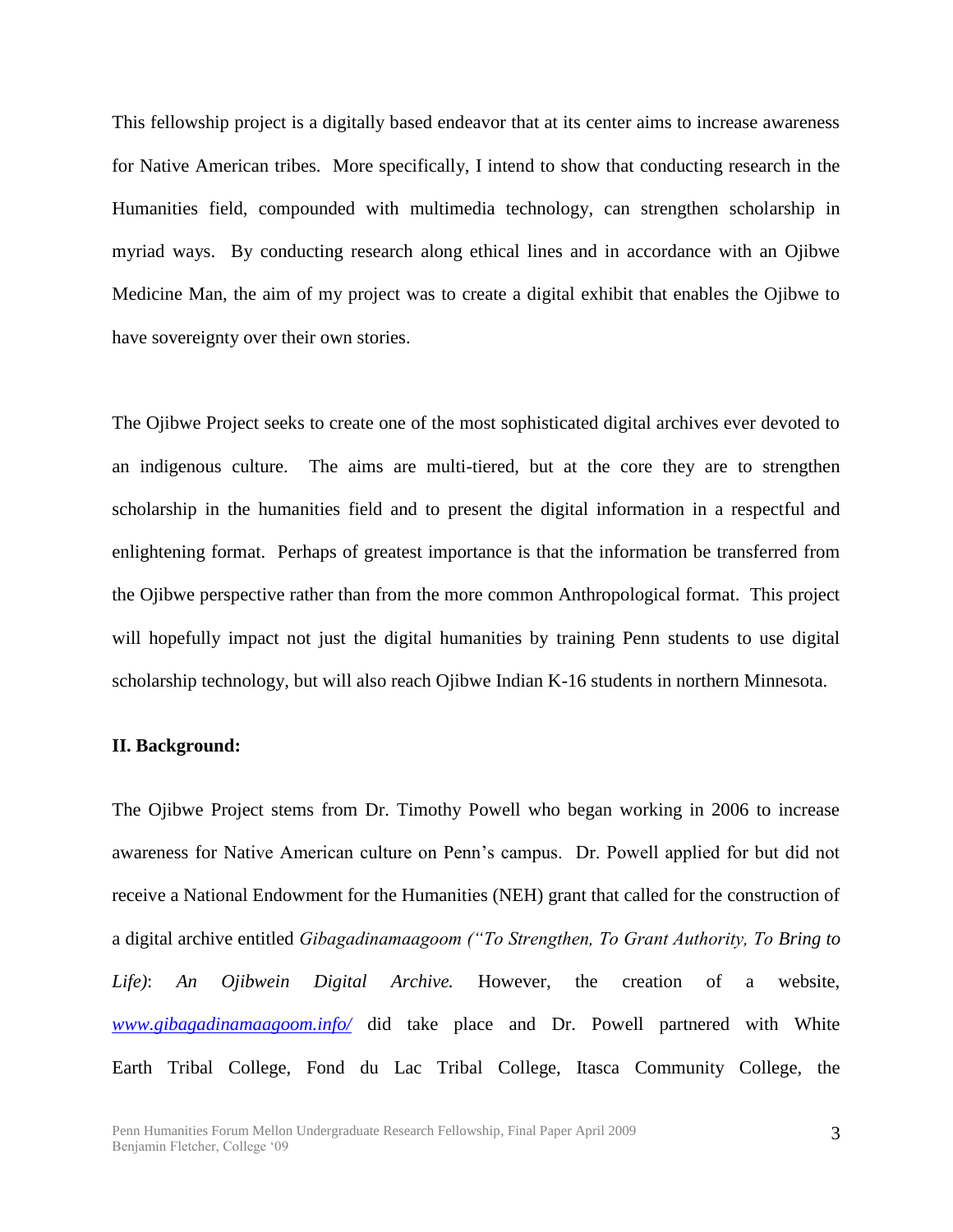Leech Lake Ojibwe Tribal Museum and Interpretive Center, Mille Lacs Indian Museum, Penn Museum, Minnesota Historical Society, and American Indian Library Association to do so. In the spring of 2007, Dr. Powell founded Digital Partnerships with Indian Communities (DPIC). DPIC"s current focus is on maintaining the Ojibwe digital archive database, which as Dr. Powell notes, is "the first database ever built based on the epistemological principles of Native American religion."

The current website contains three digital exhibitions entitled "Ask the Elders," "Virtual Museum," and "Ojibwe Cosmology."<sup>2</sup> It is in the exhibit "Ask the Elders" that my digital exhibit will be placed. It will be exhibited alongside other footage of Sacred Pipe Carrier, Larry Aitken from the Leech Lake Ojibwe reservation. Footage of Mr. Aitken playing a drum and singing in Ojibwe is an example of the collection of film images collected on the website. Some of these recordings are the first of their kind ever to be recorded by ethnographers.

# **III. Personal Background:**

My good fortune at having grown up in New Mexico has allowed for great exposure to Native American culture via unusual conduits. Chief among them is the sport of long distance running which is traditional to many Native tribes.

By using running as a medium and working with a non-profit organization Wings of America, I was able to volunteer for a rewarding cause. Wings is an organization that uses the tradition of running as a catalyst to empower American Indian youth to take pride in themselves and their cultural identity. More specifically, their goal is to increase self esteem, health,

2 http://www.gibagdinamaagoom.info/

<sup>&</sup>lt;sup>1</sup> Powell, Dr. Timothy, personal conversations with author, spring 2008.

Penn Humanities Forum Mellon Undergraduate Research Fellowship, Final Paper April 2009 Benjamin Fletcher, College "09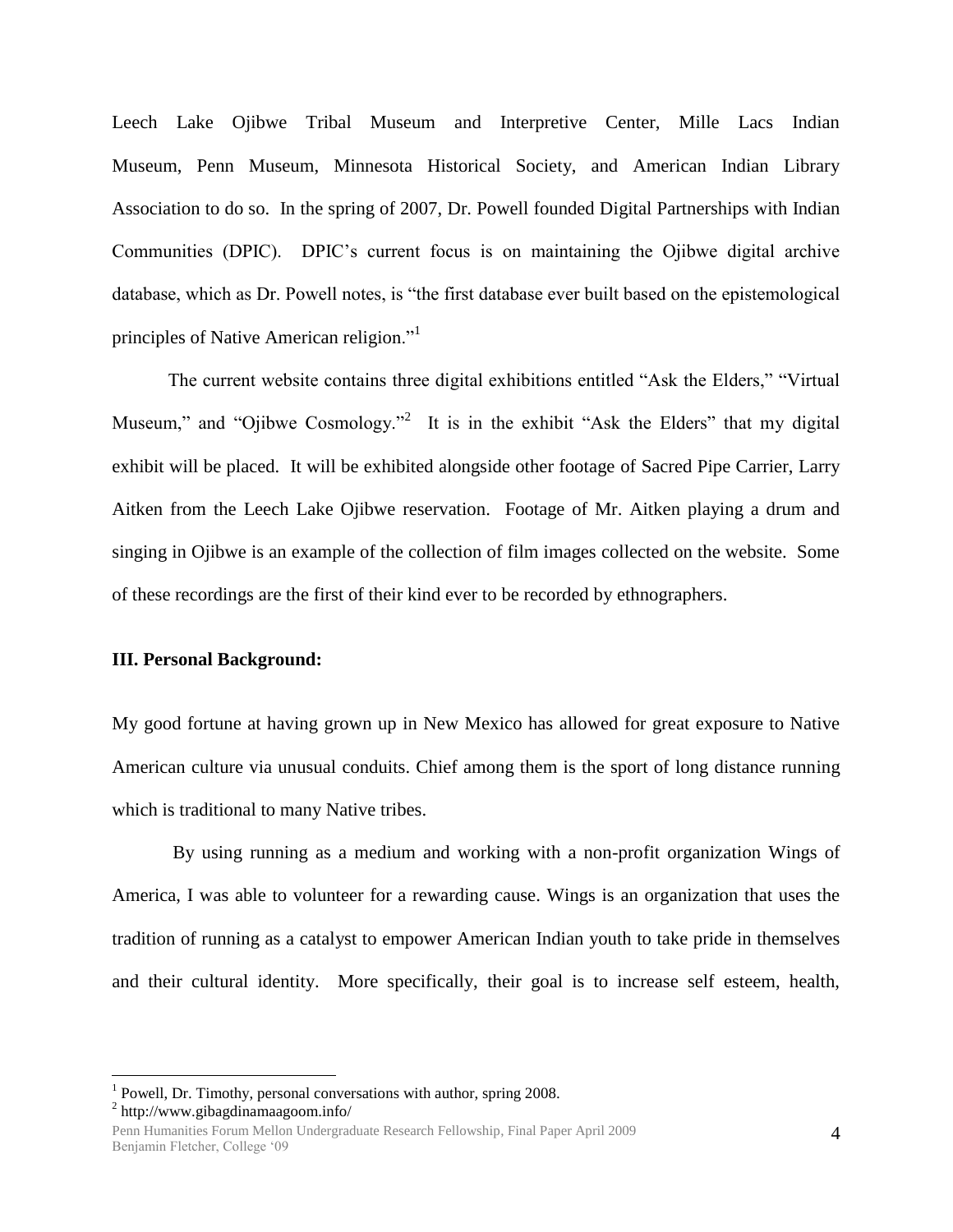leadership, and to enhance the quality of life among Native youth.<sup>3</sup> While volunteering for Wings, my responsibilities included planning and organizing summer camp opportunities for Southwestern Native Americans and facilitation workshops for their coaches. These facilitation workshops incorporated training for counselors to use their Native language. Part of this workshop is focused at preserving tribal languages and doing so through coaches has been especially successful.

My personal experience as a cross country runner has been invaluable. Over the last five years, by running with Native Americans in their territory, on their paths, and on their dirt and land, I have gained an understanding of tribal systems of knowledge. This entrée-via-running has given me a vastly different perspective than someone who spends a few months researching Native American spiritual rituals or pottery making. For instance, watching Native Americans avoid destruction of plant life while on running trails has taught me about environmental stewardship in an atypical way.

My work-study experience also provided great insight into the Native American experience; working on behalf of Digital Partnerships with Indigenous Communities (DPIC) to digitize Ojibwe media.

Such experiences have shaped my educational goals and worldview. I have taken classes on Native American ecology and religious studies at the University of California at Santa Barbara before transferring to Penn. While at Penn, I have taken a class on Native American Tribes and most currently this semester a class on Native American film and literature and debasing stereotypes. This is but a small window into my interest in Native American cultures.

#### **IV. Involvement:**

<sup>&</sup>lt;sup>3</sup> http://www.wingsofamerica.org

Penn Humanities Forum Mellon Undergraduate Research Fellowship, Final Paper April 2009 Benjamin Fletcher, College "09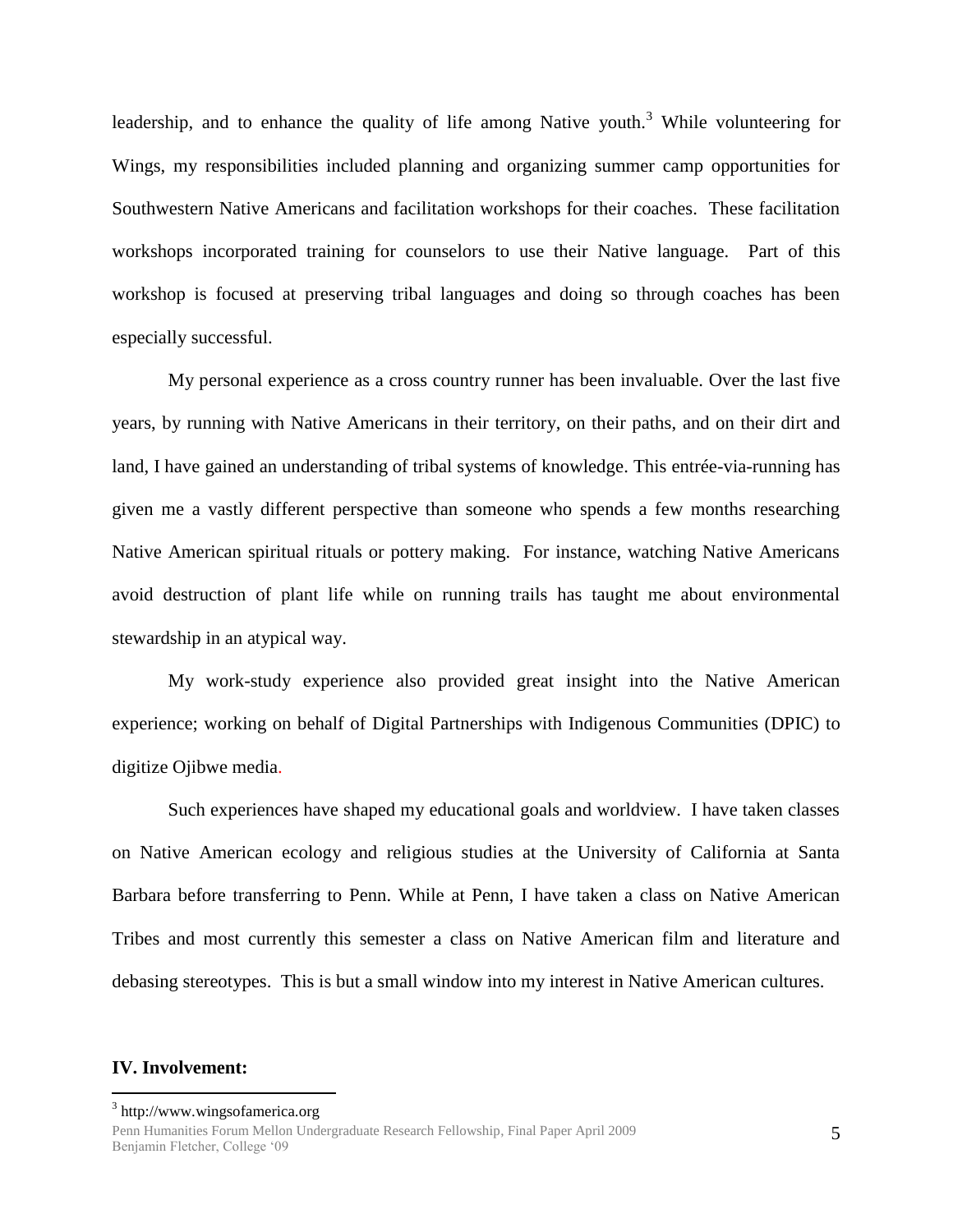When I came to Penn I was fortunate enough to be asked by Dr. Powell to become involved with the Ojibwe project and the Penn Museum. Upon arriving, I was shocked at finding that at such a prestigious university as Penn there are no Native American faculty on campus, no Native languages are offered, and that Native American students are the most underrepresented group on campus. Any courses that are offered are found in the Anthropology Museum and seemingly only reinforce the declension narrative, that being that Native Americans are shown to be in decline as a culture, or that Native culture is something of the past.

Thus, it was frustration in part that led me to want to change what I saw as grave injustices occurring at Penn. I therefore became involved with the Ojibwe project. My background in digital humanities being very limited, learning how to use digital technology allowed for great growth in this arena of my scholarship. Dr. Powell and I found it fitting for me to be allowed to create the first ever student digital exhibit on Ojibwe cosmology by creating a digital archive on the history and importance of birch bark to Ojibwe culture. Knowing very little of Algonquin speaking peoples and with my principle interests lying in southwestern cultures, I embarked on research of the Ojibwe with no prior knowledge.

Historically, the Ojibwe are one of the largest American Indian tribes in the U.S. They have land claims throughout Minnesota, across to Michigan and into parts of Canada. They are also known as the Anishinaabe, Chippewa, and Ojibwa people. My project was focused on the importance of birch bark from the perspective of a Leech Lake Piper Carrier, Larry Aitken.

In my research I found that birch bark serves many purposes in both historic and contemporary Ojibwe society. The digital archive I created contains footage of Mr. Aitken speaking on birch bark in burial customs. In my scholarly research I found that the Ojibwe place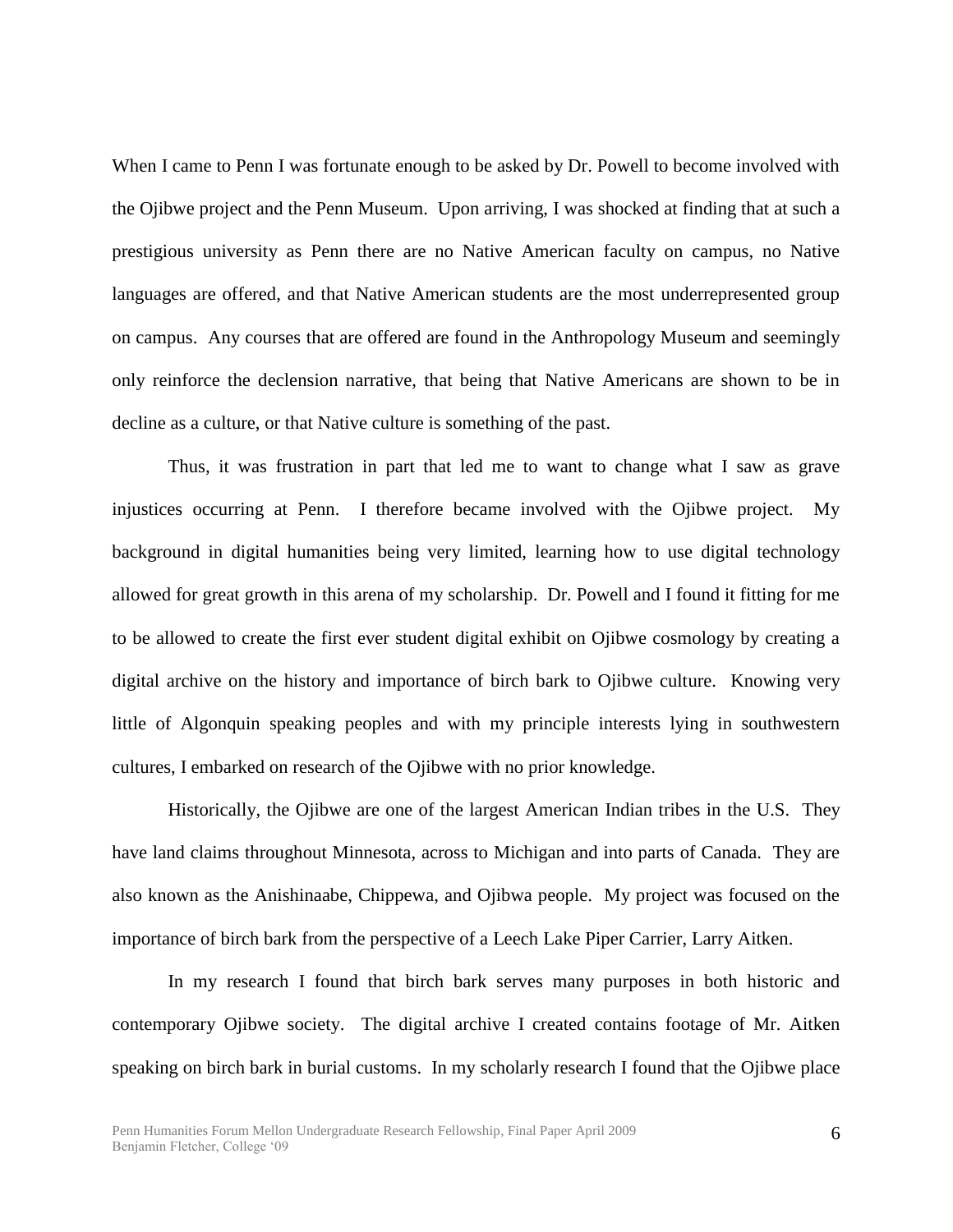extreme importance on birch bark for burial purposes. Anthropologist Frances Densmore states that "over a grave there were spread sheets of birch bark"<sup>4</sup>. This research was interesting due to the two different cultures from where I obtained the information. What I feel is of great importance is that, unlike common practice, I chose to present the information from the Ojibwe perspective rather than from the ethnographic Anthropological view.

#### **V. Goals and Purpose:**

The project is many things, but at its center it is the creation and upkeep of a website dedicated to the preservation and celebration of Ojibwe Spirituality in agreement with the teachings of Larry Aitken. The website also proves to be interactive in its approach to teach about native culture. One can click on a set of predetermined questions and view the video response given by Larry. This is important because the answers come directly from Larry, an Ojibwe Indian and not an Anthropologist. As more footage is edited, there is a greater ability to generate more information within the website. Additionally, the objects viewed are all from the Penn Museum. These are objects that people from all over the world will be able to view via the internet. Thus, the website increases access for those unable to visit the Penn Museum.

## **IA. Scholarly View:**

This project allows the University to embark on the crucial steps in progressing from the current theoretical approach to the practical use of digital technologies. By allowing the use of digital technology in the classroom, the University is allowing for a greater ability to generate information across a larger medium. What is learned daily in the classroom is no longer as

<sup>4</sup> Frances Densmore, Chippewa Customs, 75.

Penn Humanities Forum Mellon Undergraduate Research Fellowship, Final Paper April 2009 Benjamin Fletcher, College "09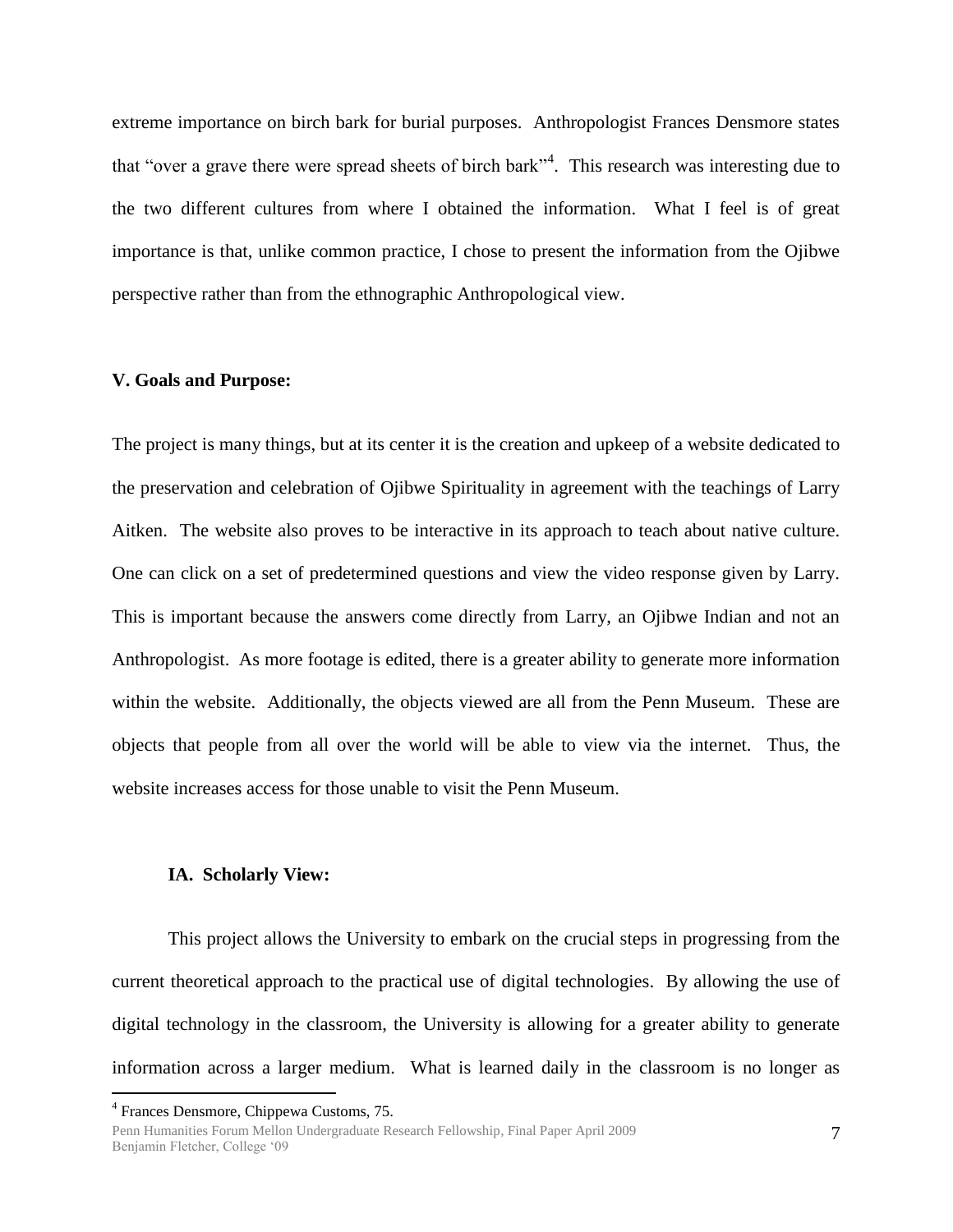limited due to the increase of media available. This project lays the foundation for improved scholarship in the digital humanities.

Secondly, I envision that this digital exhibit and website will serve as a model for future Penn and Ojibwe students. It can lay the groundwork for new courses to be offered at Penn and to teach students how they can make and edit films, and how technology can be better integrated into the School of Arts and Sciences to train students for the digital age.

Thirdly, I envision that with respect to President Amy Guttmann"s vision as outlined in the Penn Compact of increasing access, this project will increase students" access to Native American elders like Larry Aitken and make Penn students feel that they can connect and interact with different cultures, like the Ojibwe. Additionally and more importantly, this project can be used to help recruit more Native American students and faculty to Penn, which is of vital importance to making Penn a thriving and diverse environment. Penn can prove its commitment to its students by showing that its students are involved with the interaction and exchange between cultures via different conduits like digital scholarship. Moreover, this project should allow students to be able to engage locally by assisting in the curation of digital exhibits that will be used in the near future for the Ojibwe Quiz Bowl, an activity aimed at involving hundreds of Ojibwe high school students to preserve their culture and revitalize their tribe.

## **IB. Personal Goals:**

On the surface, the possibilities of a digital exhibit are to reach a wider audience with access to Anthropological objects. While I personally feel that objects such as the ones in the Penn Museum should be repatriated, the digital exhibits do offer the possibility for others to learn about indigenous cultures. More importantly, the medium of film allows for a sovereignty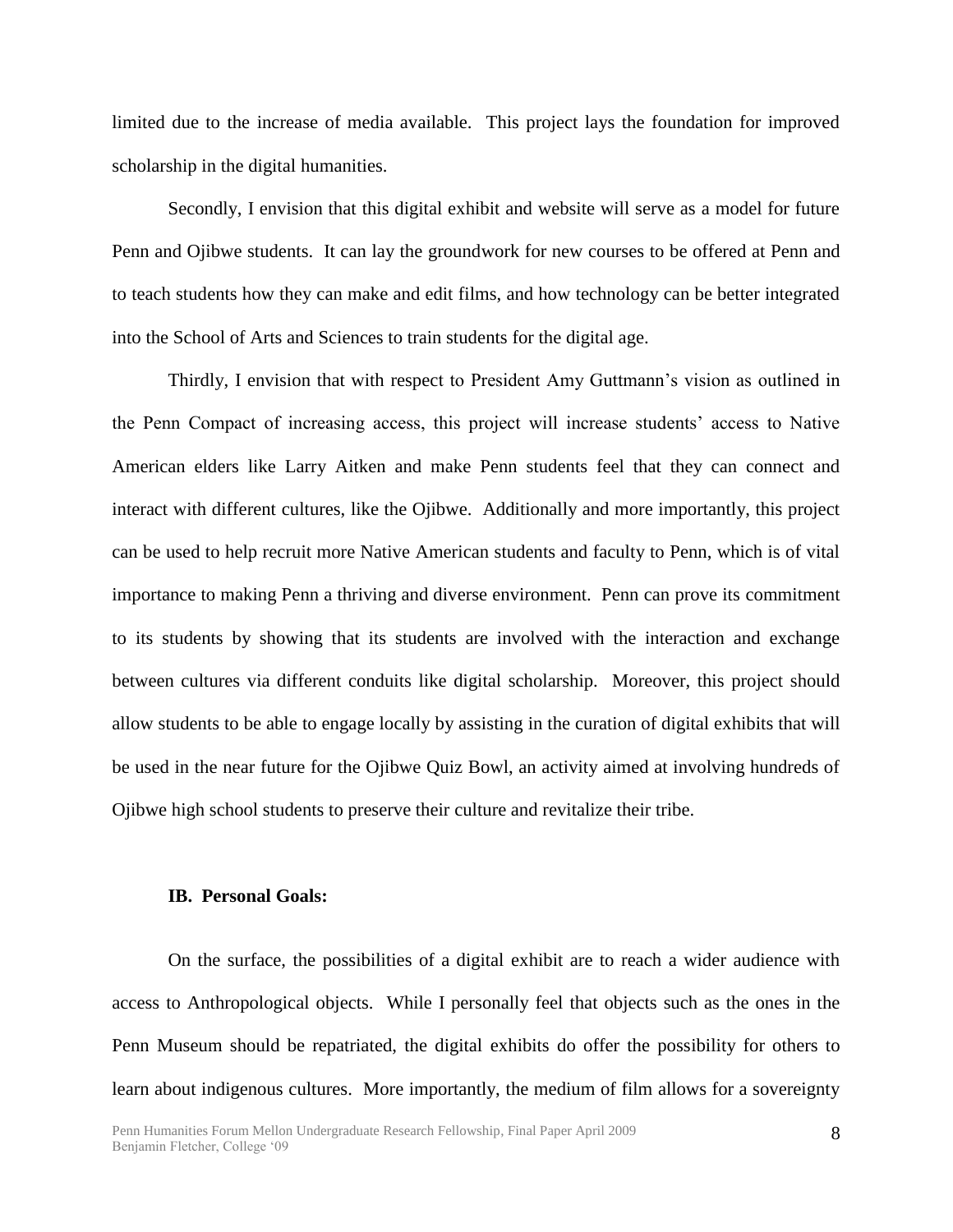of storytelling and the idea that these stories are from the Native American perspective. This not only allows for a different epistemological way of being, of thinking and viewing the world, but it also moves Native Americans away from the declension narrative that is a constant in the dialogue of Native Americans. It instead recognizes that Native Americans are here, alive, and are thriving. My goal is to show that Native Americans are advanced and independent thinkers capable of defining their own culture and life ways by their own standard. This is important because one truly gets the Native American perspective with these exhibits. We are also privy to what Native Americans themselves choose to share and what they deem appropriate. This project allows for indigenous cultures to be the experts on themselves.

Due to years of genocide and misunderstanding, a great deal of cultural distrust has developed between Native Americans and what is often called "American" culture. As Vine Deloria Jr states, "Five centuries ago the Anglo and Native American world-views clashed, five centuries later they still have not reconciled."<sup>5</sup> Disputes over land, sovereignty, and basic human rights loom large in the dialogue between Native Americans and Anglos. In our common land, we do not often see a common vision.

It is my hope that as a Mellon fellow this project allowed me to be able to take part in helping to bridge the gap between the two worlds; to work toward joining them as one. History has all too often been marked by jingoism and mistrust; I feel the future must be built on the deliberate pursuit of trust. The Ojibwe Digital Archive could help as a first step among many to work with Penn to help create pathways that will connect and integrate different cultures.

<sup>&</sup>lt;sup>5</sup> In the Light of Reverence, DVD, Christopher McLeod and Melinda Maynor (Bullfrog Films, Native American [Public Telecommunications,](http://en.wikipedia.org/w/index.php?title=Bullfrog_Films,_Netflix,_Native_American_Public_Telecommunications&action=edit&redlink=1) 2001).

Penn Humanities Forum Mellon Undergraduate Research Fellowship, Final Paper April 2009 Benjamin Fletcher, College "09